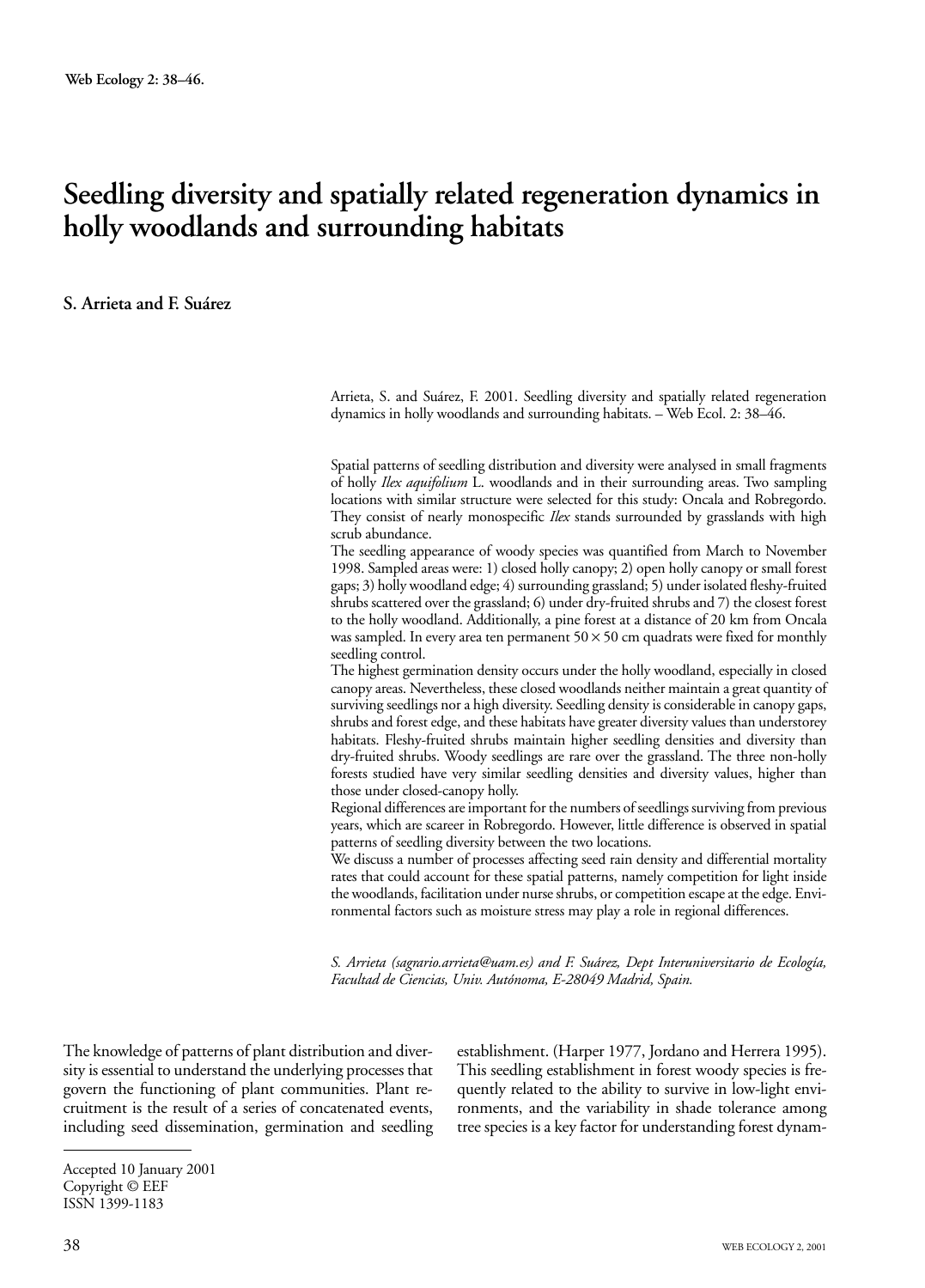ics and seedling diversity (Pacala et al. 1994, Chen 1997).

Species diversity is an important topic in ecology, and a number of different theories have been proposed to explain the establishment and maintenance of diversity in communities (Tilman and Pacala 1993). Intermediate disturbance was proposed as a mechanism that enhances species coexistence by limiting competitive exclusion of dominant species. In this sense, forest gap theory appeared as an important key for the explaining of forest diversity (Hubbell et al. 1999). Microhabitat diversification in patchy environments leads to the niche partitioning theory also used for explaining some species distribution patterns (Gray and Spies 1996, Busing and White 1997). The relative importance of chance, unpredictable events, is also discussed as a motor of diversity maintenance (Brokaw and Busing 2000). Finally, some ecologists propose the concept of positive interactions and facilitation of shrubs as a mechanism of keeping diversity in water stressed environments (Pugnaire et al. 1996).

Seed dispersal by birds, colonisation of safe sites, processes of competition under a closed canopy and facilitation under nurse shrubs, detection of the regeneration windows for the different woody species: these are very important issues that need to be addressed in order to elucidate the functioning of community diversity. The understanding of diversity patterns and the processes that influence them should be at the base of any ecological forest management (Roberts and Gilliam 1995).

In the present work we study woody species seedling diversity in holly *Ilex aquifolium* L. woodland. This tree has an atlantic distribution in Europe, limited in the north and east by its sensitivity to prolonged frost and continental climates (Peterken and Lloyd 1967) and in the south by its edaphic moisture requirements (Blanco et al. 1997). It is a typical understorey shrub that in Spain and Portugal occurs in beech, oak and pine forests over the half-northern Iberian range. However, in some mountains of central Spain, it creates nearly monospecific woodlands, accompanied by some other tree species (*Quercus pyrenaica* Willd.*, Sorbus aria* L*., S. acuparia* L*.*), shrubs (*Crataegus monogyna* Jacq*., Viburnum lantana* L*., Ligustrum vulgare* L*.*) and vines (*Lonicera peryclimenum* L.*, Ribes alpinum* L.*, Hedera helix* L*.*). These small forests have been traditionally subject to rough grazing and woodcutting and they have acquired a great conservation value since holly has been considered as a protected species by regional laws.

In these areas, holly creates a closed canopy with almost no species in the understorey, due to an extremely low light availability. Nevertheless, their patchy distribution, and the abundance of ecotones, enable the maintenance of a rich woody community. This patchy structure consists of small closed holly woodlots mainly located in depressions or watercourses, surrounded by pastures. These pastures have different densities of scattered shrubs, depending on the land management experienced during the previous decades. The system as a whole seems to be very dynamic,

with the presence of colonisation processes and shrub invasion on the pastures.

The aim of this study is 1) to assess the spatial distribution of woody species seedlings in these holly-woodland ecosystems, with special reference to diversity patterns and 2) to understand how these patterns differ at a regional, geographical scale.

### **Material and methods**

#### **Study locations**

Two locations were selected for this study: Oncala (Soria, 1450 m a.s.l.; 41°57´N, 2°20´W) and Robregordo (Madrid, 1400 m a.s.l.; 41°10´N, 3°30´W). Oncala lies in the north face of a mountain range belonging to the "Sistema Ibérico" with a neutral substratum proceeding from sandstone and quartzite, in a region with a good development of *Ilex* populations (Oria de Rueda 1992). Robregordo lies on a SE facing slope, ca 150 km south far from Oncala, in the "Sistema Central" mountains, with more sandy soils from esquiste and gneiss. This is a southern relict population, and the woods are less developed than in the former one. Both are situated in the supramediterranean region, characterised by the presence of broad-leaved deciduous forests, especially *Quercus pyrenaica*.

In both sites, *I. aquifolium* specimens are considerably developed, with an average height of 8 m. Therefore the morphology of the woodland is closer to that of a mediterranean forest than to the typically taller temperate forests. The studied area in Oncala has 120 ha, with three holly woodlots that occupy altogether ca 30 ha. The Robregordo area is smaller: 45 ha, with about a quarter of this being occupied by holly woodlands.

#### **Sampling procedure**

We made a stratified sampling in these two systems, defining the following sampling habitats: 1) closed holly canopy; 2) open holly canopy or small forest gaps; 3) holly woodland edge; 4) surrounding grassland; 5) the area under isolated fleshy-fruited shrubs (*Rosa* sp., *Crataegus* sp.) scattered over the grassland; 6) the area under dry-fruited shrubs (*Genista* sp*.*, only sampled in Robregordo because of the virtual absence of these shrubs in Oncala) and 7) the closest forest to the holly woodland (*Quercus pyrenaica* Willd. in Oncala and *Pinus sylvestris* L. plantation in Robregordo). Additionally, a *Pinus sylvestris* forest 15 km far from Oncala was also sampled.

In each sampling habitat, ten random  $50 \times 50$  cm permanent quadrats were placed, and every seedling and new germination of woody species was identified, tagged and monthly monitored from March to early November 1998. Resprouts were not included. These were especially evi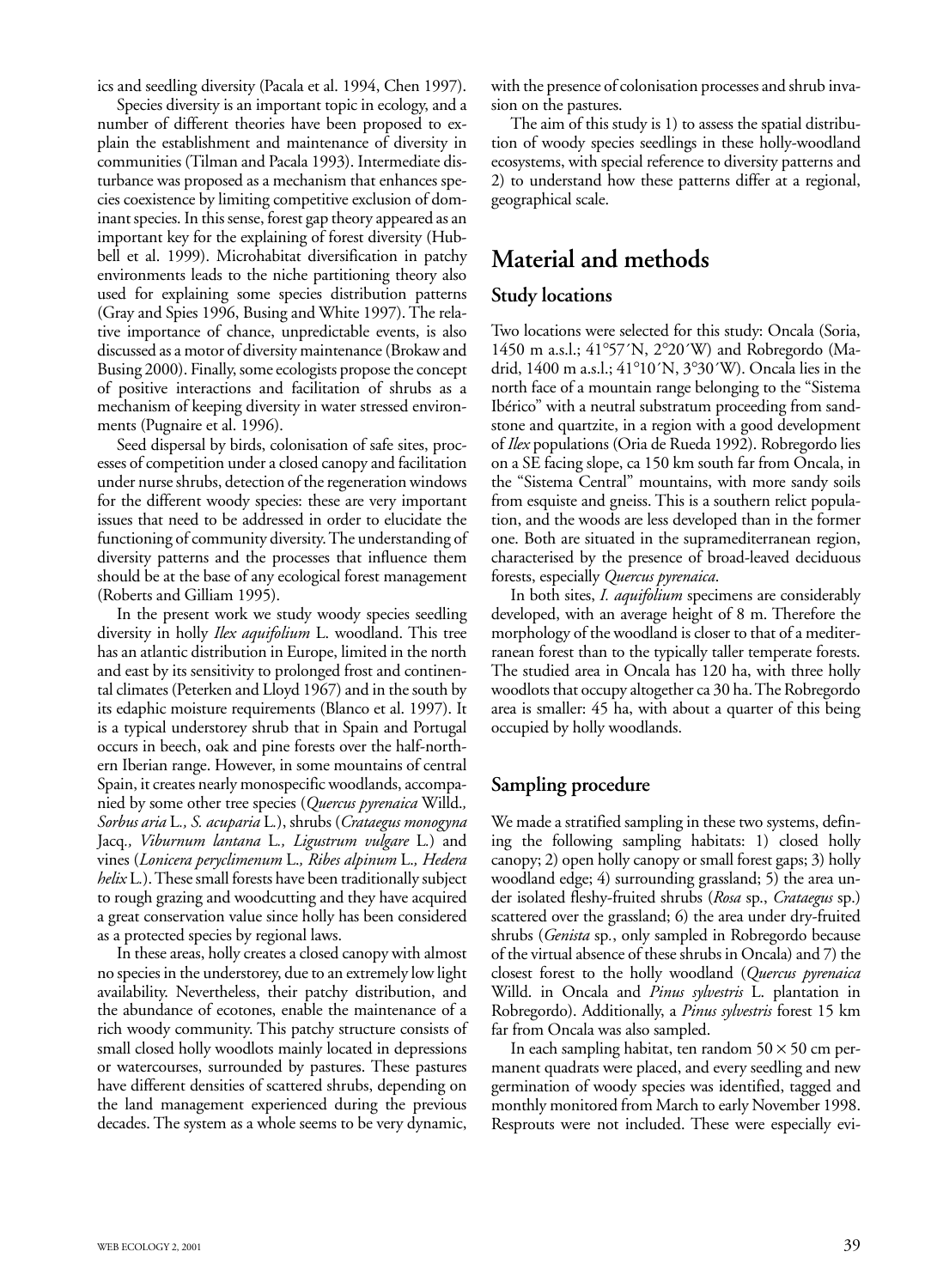dent in *Rosa* at the open areas and in *Ilex* inside the holly woodland. Their appearance was very different and easy to distinguish from the seedlings, due to the absence of cotyledons, and their much faster growth.

#### **Data analysis**

Seedlings were divided in two groups: those recently germinated seedlings (hereafter GS) and those being one or more years old (previous years seedlings, hereafter PYS). We assume that the age of PYS is between 1 and 5 yr old. We calculated the ratio PYS:GS at quadrat scale for an age structure estimation.

Shannon's index (H') of diversity was calculated for every sampling quadrat and for every habitat by adding the species frequency of the ten quadrats per habitat. We made this analysis for GS and PYS separately. We used Hutcheson test for contrasting the total diversity values of each area (Magurran 1988). We made Kruskal-Wallis and Mann-Whitney nonparametric tests for comparison of diversity indices at quadrat scale and post hoc nonparametric test for multiple comparisons (Zar 1996). A significance threshold of  $\alpha$  = 0.05 was fixed for all the statistic tests.

## **Results**

#### **Seedling species**

Twelve species were registered in each study site, including the *Pinus* seedlings, only present in the pine forests (Table 1). Nine of them appeared in both systems and the other three are only present in one of them, so a total of 15 species were recorded in the study. The most common species in Oncala were *I. aquifolium* (32.5% of seedlings), *C. monogyna* (30.3%) and *P. spinosa* (8.4%), while in Robregordo *I. aquifolium* reached 70.1% of the total number of seedlings, *C. monogyna* 8.6% and *Rosa* sp. 10.3%.

### **Seedling density**

We monitored a total of 785 seedlings, 357 in Oncala and 428 in Robregordo. Out of all the seedlings in Oncala, 30.2% of them were one or more years old, while Robregordo had only 7.8% of seedlings surviving from previous years.

Total seedling numbers and median per sampled area are reported in Table 2. In both locations there are significant differences among areas in the total amount of recently germinated seedlings (Kruskal-Wallis p<0.01 in Oncala and Robregordo). Multiple comparisons in Oncala indicate that all habitats have similar GS seedling density, except for the grassland and the adjacent oak-woodland, which have significantly lower densities than the other areas. In Robregordo significant differences are found between groups of higher and lower median seedling densities, that is, closed canopy and gaps with grassland and dry-fruited shrubs. On the other hand, the density of PYS seedlings is different among areas in Oncala (p<0.01) but not in Robregordo (p=0.28), where median density was always equal to zero. With the post hoc comparisons we can infer the existence of two groups in Oncala: 1) closed and open holly woodland, grassland and fleshy-fruited shrubs with a low median density and 2) the edge of the holly woodland, oak-woodland and pine forest with a higher median density.

Comparisons of equivalent habitats between locations show significant differences only in GS density of pine forests (Mann-Whitney, p=0.02) and PYS density at the edge area (p=0.02).

### **PYS:GS ratio**

The mean value of the ratio between the density of older (PYS) and that of current year seedlings (GS), both in Oncala and Robregordo, was very low in closed holly woodlands but higher in open holly woodlands (Table 2). The adjacent forests and the additional pine forest showed higher mean ratio than the holly woodlands. PYS:GS ratio at the edge of the forest and under the shrubs was high in Oncala, but not in Robregordo, except under the dryfruited shrubs of this location.

### **Diversity of recently germinated seedlings (GS)**

Spatial patterns of GS diversity are similar in both locations (Fig. 1). The highest value of total habitat diversity was recorded under fleshy-fruited shrubs, followed at the edge of the holly canopy. The lowest values were in the grassland, where almost no germination was registered, and under the closed holly woodland. The open holly woodland and the adjacent non-holly woodlands show intermediate diversity values.

In Oncala, a Hutcheson test for total diversity indices showed that the "woodland edge" and "fleshy fruited shrubs" habitats had a significantly higher Shannon diversity index than the holly woodland, both closed and open canopies, and than the oak and pine forests (Fig. 1a). When comparing values of H at the quadrat scale there was no significant difference of mean diversity among sampled habitats in this location (Kruskal-Wallis, p=0.07; grasslands were not included due to few data, neither was pine forest included because of its distance from the Oncala site).

The Robregordo total diversity was significantly lower in the closed holly woodland than in all other habitats (Fig. 1b). Dry-fruited shrubs had also a significantly lower di-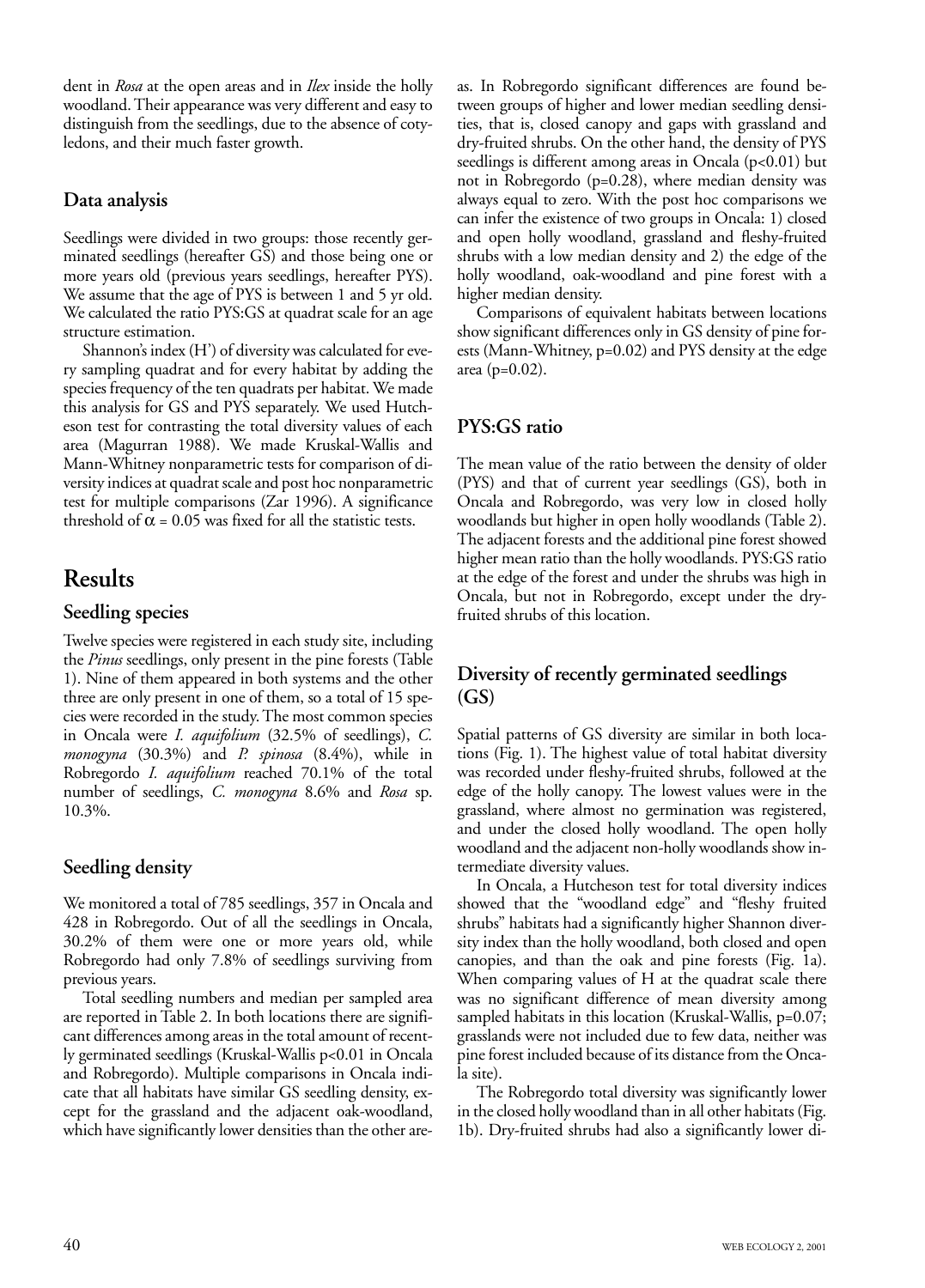|                                   | Closed holly<br>woodland                     |            | Open holly woodland            |              |                           | Holly woodland          | Fleshy-fruited                        |              | Grassland     |     | Adjacent oak<br>woodland |                       | Pine forest                                                           |
|-----------------------------------|----------------------------------------------|------------|--------------------------------|--------------|---------------------------|-------------------------|---------------------------------------|--------------|---------------|-----|--------------------------|-----------------------|-----------------------------------------------------------------------|
|                                   | GS                                           | SAd        | $\mathcal{S}$                  | SAd          | မ္မီး                     | PYS                     | $\frac{\text{d}m\text{d}s}{\text{G}}$ | <b>SXd</b>   | $\mathcal{S}$ | PYS | $\mathcal{S}$            | <b>SXd</b>            | $\mathcal{S}$                                                         |
| Oncala                            |                                              |            |                                |              |                           |                         |                                       |              |               |     |                          |                       |                                                                       |
| Pinus sylvestris L.               | $\circ$                                      |            |                                |              |                           |                         |                                       |              |               |     |                          |                       |                                                                       |
| Quercus pyrenaica Willd           | $\circ$                                      | $\circ$    |                                |              |                           |                         |                                       |              |               |     |                          |                       |                                                                       |
| Rubus sp.                         |                                              |            |                                |              |                           |                         |                                       |              |               |     |                          |                       |                                                                       |
| Rosa sp.                          |                                              |            |                                |              |                           |                         |                                       |              |               |     |                          |                       |                                                                       |
| Crataegus monogyna Jacq.          |                                              |            |                                |              |                           |                         |                                       |              |               |     |                          |                       |                                                                       |
| Sorbus aria L.                    |                                              |            |                                |              |                           |                         |                                       |              |               |     |                          |                       |                                                                       |
| Sorbus acuparia L.                | $\circ \circ \circ \circ \circ \circ \wedge$ | 0000000000 | $0040900 - 100$                | 00000000000  |                           |                         | oow 11 worogor                        |              |               |     | $000 - 00 - 00 - 00$     | o no o – – o o o No o | $8^{\circ}$ - $\circ$ $\circ$ $\circ$ $\circ$ $\circ$ $\circ$ $\circ$ |
| Prunus spinosa L.                 |                                              |            |                                |              |                           |                         |                                       |              |               |     |                          |                       |                                                                       |
| Genista sp.                       | $\circ$                                      |            |                                |              |                           |                         |                                       |              |               |     |                          |                       |                                                                       |
| Ilex aquifolium L.                | 36                                           |            |                                |              |                           |                         |                                       |              |               |     |                          |                       |                                                                       |
| Ligustrum vulgare L.              | $\circ$                                      |            |                                |              |                           |                         |                                       |              |               |     |                          |                       |                                                                       |
| Viburnum lantana L.               |                                              |            |                                |              |                           | oo - mgo o g - n - m    |                                       | 000-N-000WON |               |     |                          |                       |                                                                       |
| Pinus sylvestris L.<br>Robregordo | っ                                            | っ          |                                |              | oonnaoowoxow oo-waowodaoo |                         | $00 - 20000000000$                    |              |               |     |                          |                       |                                                                       |
|                                   |                                              |            |                                |              |                           |                         |                                       |              |               |     |                          |                       |                                                                       |
| Quercus pyrenaica Willd           | $\circ$                                      |            |                                |              |                           |                         |                                       |              |               |     |                          |                       |                                                                       |
| Rubus sp.                         |                                              |            |                                |              |                           |                         |                                       |              |               |     |                          |                       |                                                                       |
| Rosa sp.                          | $\sim$                                       |            |                                |              |                           |                         |                                       |              |               |     |                          |                       |                                                                       |
| Crataegus monogyna Jacq.          | $\overline{4}$                               |            |                                |              |                           |                         |                                       |              |               |     |                          |                       |                                                                       |
| Sorbus aria L.                    | $\circ$                                      |            |                                |              |                           |                         |                                       |              |               |     |                          |                       |                                                                       |
| Sorbus acuparia L.                | $\circ$                                      |            |                                |              |                           |                         |                                       |              |               |     |                          |                       |                                                                       |
| Genista sp.                       | $\circ$                                      |            |                                |              |                           |                         |                                       |              |               |     |                          |                       |                                                                       |
| Ilex aquifolium L.                |                                              |            |                                |              |                           |                         |                                       |              |               |     |                          |                       |                                                                       |
| Hedera helix L.                   |                                              |            |                                |              |                           |                         |                                       |              |               |     |                          |                       |                                                                       |
| Erica arborea L.                  | 203                                          | NO00000000 | $00 - 4 - 000$ $\pi$ $\sim$ 00 | 0-00--00NN00 |                           | o - o o - o n o n o o o |                                       |              | 0000000NN000  |     | °°°°°°°°°°°°             |                       | noonooooooo                                                           |
| Lonicera periclymenum L.          |                                              |            |                                |              |                           |                         |                                       |              |               |     |                          |                       |                                                                       |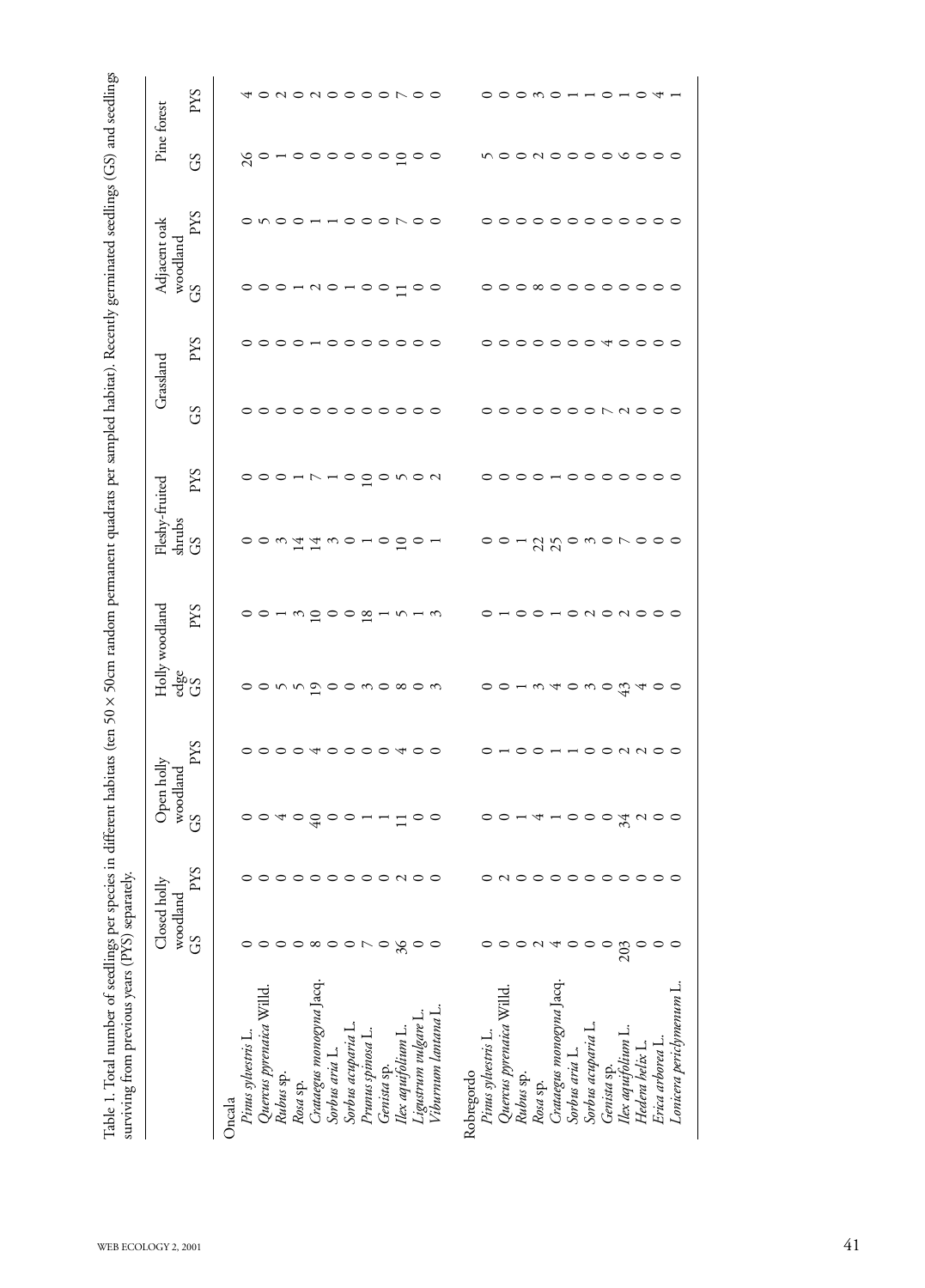| Locations            |                               |                  |                        |                      |                        |                         |                        | Habitats       |                       |         |                          |                     |                 |                               |                         |
|----------------------|-------------------------------|------------------|------------------------|----------------------|------------------------|-------------------------|------------------------|----------------|-----------------------|---------|--------------------------|---------------------|-----------------|-------------------------------|-------------------------|
|                      | Closed holly<br>woodland      |                  | Open holly<br>woodland |                      | Holly woodland<br>edge |                         | Fleshy-fruit<br>shrubs |                | Dry-fruited<br>shrubs |         | Grassland                |                     | (oak in Oncala, | Adjacent woodland             | Pine forest<br>(Oncala) |
|                      | <b>SS</b>                     | <b>SXd</b>       | GS                     | <b>SXd</b>           | <b>GS</b>              | <b>PYS</b>              | 3C                     | PYS            | <b>S</b>              | SAd     | GS                       | <b>SAd</b>          |                 | pine in Robregordo)<br>GS PYS | G <sub>S</sub>          |
| Oncala               |                               |                  |                        |                      |                        |                         |                        |                |                       |         |                          |                     |                 |                               |                         |
| Total                | 51                            | $\sim$ 0         | $57$<br>$2.5$<br>$2.5$ | $\frac{p}{4}$ 0 8    | 43                     | $42$<br>$2.5$<br>$38.9$ | $\frac{46}{2.5}$       | $\frac{26}{9}$ |                       |         | $\circ$                  |                     | 5T              |                               |                         |
| Median               | $\frac{3}{20.5}$              |                  |                        |                      |                        |                         |                        |                |                       |         | $\circ$                  | $\circ$             |                 | 1.5                           |                         |
| $%$ of total         |                               | $\overline{1.9}$ |                        |                      | 17.3                   |                         |                        | 24.1           |                       |         |                          | 0.9                 |                 | 0.9                           | 14.9                    |
| Richness<br>PYS:GS   | 0.02<br>$\tilde{\mathcal{E}}$ |                  | 0.23                   |                      | ৩                      | $\infty$                | $\overline{ }$         | 0.38           |                       |         |                          |                     | 4               | 0.96                          | 0.65<br>3               |
| PYS+GS richness      |                               |                  |                        |                      |                        |                         |                        |                |                       |         |                          |                     | $\circ$         |                               |                         |
| I. aquifolium PYS:GS | $\frac{3}{0.02}$              |                  | $\frac{5}{0.18}$       |                      | ढ़<br>0.49             |                         |                        | 0.33           |                       |         |                          |                     |                 | 0.10                          | 0.53                    |
| Robregordo           |                               |                  |                        |                      |                        |                         |                        |                |                       |         |                          |                     |                 |                               |                         |
| Median<br>Total      | $\circ$<br>209                | $\sim$ 0         | $42$<br>$10.6$         | $\frac{7}{9}$ 0 22.6 | 1.5<br>58              | 60014                   | 58<br>$\mathcal{L}$    |                | $\circ$<br>$\circ$    | $\circ$ | $\infty$ $\circ$         | $\circ \circ \circ$ | $\frac{3}{2}$   | $\circ$                       |                         |
| % of total           | 52.6                          | 65               |                        |                      | 14.6                   |                         | 14.6                   | $0^{0.2}$      | 2.3                   | 12.9    | 2.0                      |                     | 3.3             | 35.5                          |                         |
| PYS:GS               | 0.00                          |                  | 0.16                   |                      | 0.08                   |                         |                        | 0.14           | 0.80                  |         |                          | 0.00                |                 | 0.53                          |                         |
| Richness             | 3                             |                  |                        |                      | $\circ$                |                         | 5                      |                | $\mathcal{L}$         |         |                          | $\circ$             | ξ               |                               |                         |
| PYS+GS richness      |                               |                  |                        |                      |                        |                         |                        |                |                       |         |                          |                     |                 |                               |                         |
| I. aquifolium PYS:GS | $\frac{4}{5}$                 |                  | $0.07\,$               |                      | 0.03                   |                         | $\sim$ 0               |                | $\sim$ 0              |         | $\overline{\phantom{a}}$ |                     | $\sim$ 0        |                               |                         |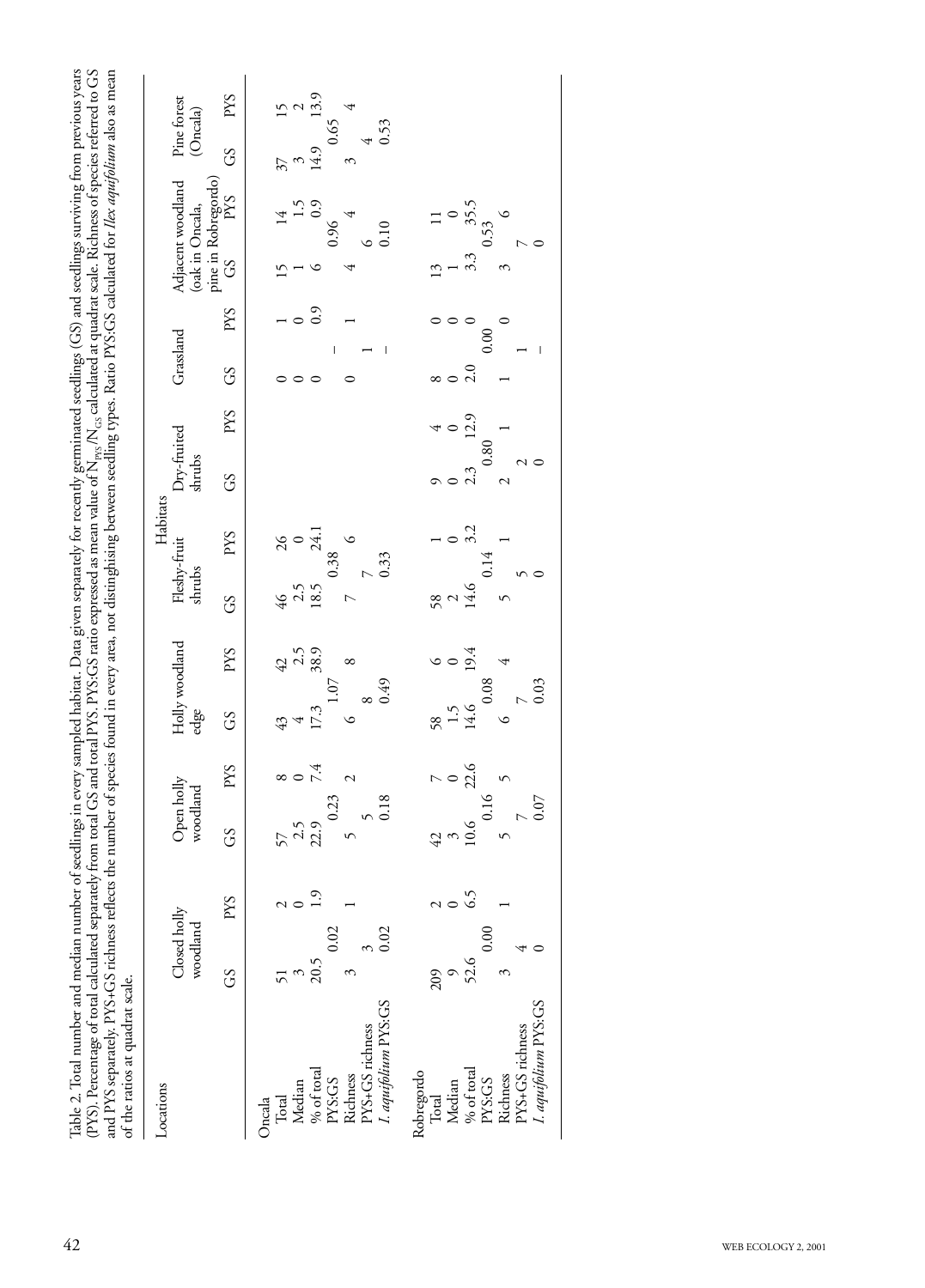

Fig. 1. Shannon diversity indices for recently germinated seedlings (GS) per sampled habitat in both locations. Black bars, mean + SE diversity index at quadrat scale. Grey bars, total habitat diversity index. If no bars are present diversity is equal to zero, except in grassland of Oncala, where no seedlings are present.

versity relative to fleshy-fruited shrubs (Hutcheson test). Average diversity at the quadrat scale did not exhibit significant differences among sampled habitats in Robregordo  $(Kruskal-Wallis, p = 0.16).$ 

A Hutcheson test for comparison of total diversity between equivalent habitats of both locations, Oncala vs Robregordo, revealed significant diversity differences in closed holly woodlands, fleshy-fruited shrubs and woodland edges. Diversity was higher in Oncala for the three pairs. The same comparison made with the quadrat scale data revealed significant difference only for the pair of closed holly woodland (Mann-Whitney, p=0.01).

#### **Diversity of seedlings from previous years (PYS)**

The PYS seedlings' diversity was the highest at the woodland edges, open holly woodlands and at the adjacent oak and pine forests (Fig. 2). This is particularly evident in Oncala, while Robregordo had a similar pattern but with a very low presence of old seedlings under fleshy- and dryfruited shrubs.

The Hutcheson test for Oncala revealed that total diversity of PYS was significantly greater at the edge and under fleshy-fruited shrubs than in the rest of the habitats, as occurred with GS (Fig. 2a). Diversity in the closed holly woodland was significantly lower than in all other habitats. In Robregordo, the diversity of PYS was equal to zero under the closed canopy, as well as under fleshy- and dryfruited shrubs (Fig. 2b). There were no significant differences among PYS diversity of all other habitats. (Hutcheson test). There were no significant differences in the average quadrat PYS diversity among habitats, neither in Oncala (Kruskal-Wallis, p=0.10, also excluding pine forest) nor in Robregordo (p=0.70).

Comparing equivalent habitats of both locations, there were significant differences only between total diversity values of the pairs of fleshy-fruited shrubs and open holly woodland habitats. No significant differences were found in same comparisons with quadrat scale data.



Fig. 2. Shannon diversity indices for seedlings from previous years (PYS) per sampled area in both locations. Black bars, mean + SE diversity index at quadrat scale. Grey bars, total habitat diversity index. If no bars are present, diversity is equal to zero, except in grassland of Robregordo, where no seedlings are present.

 $0.5$ 

 $\overline{0}$ 

0.25

0.75

Shannon index

1.25

 $1.5$ 

1.75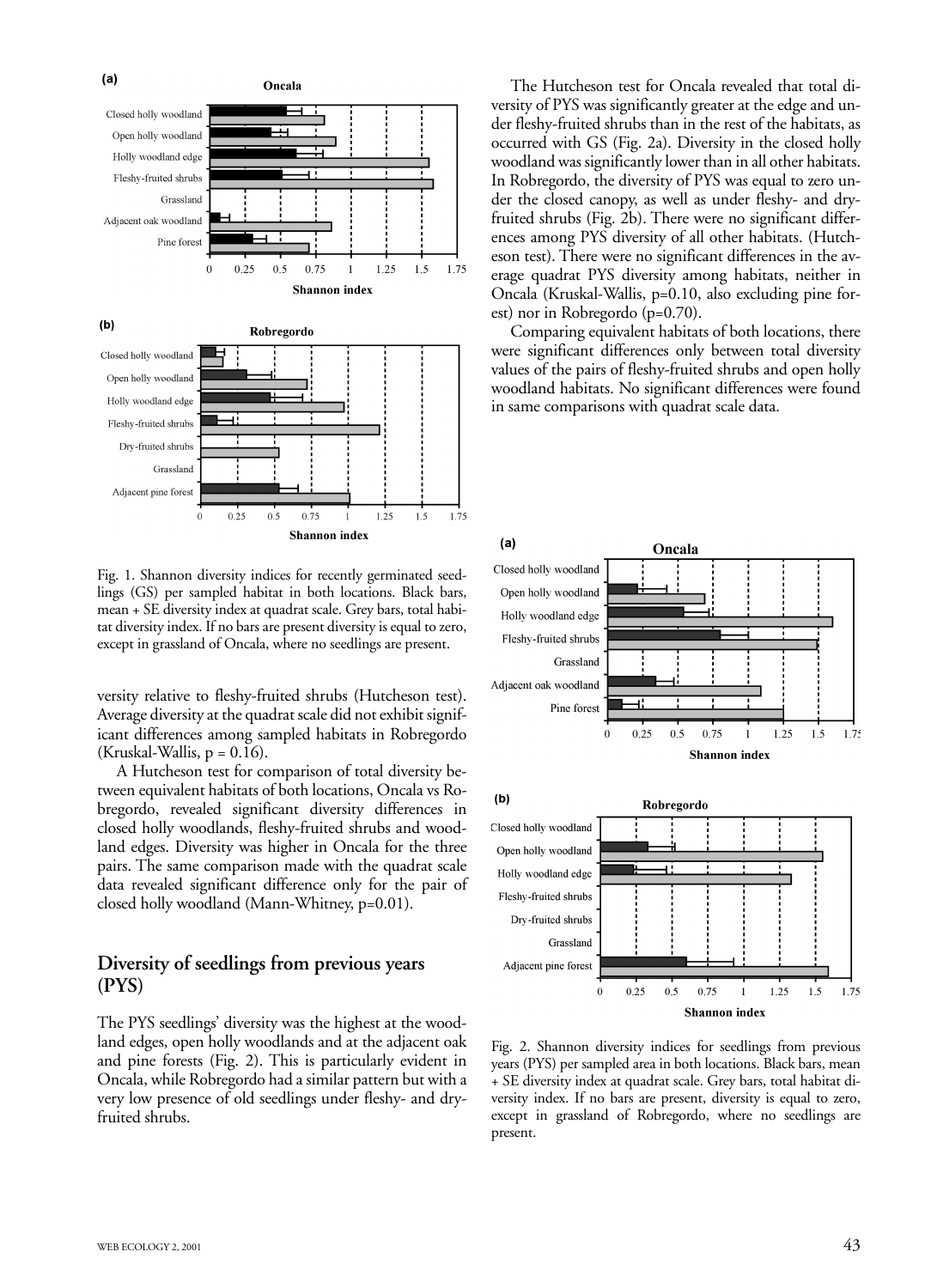## **Discussion**

These results confirm the existence of spatial differences in terms of seedling density and seedling diversity. Both locations have a very similar spatial pattern in the density of recently germinated seedlings: 1) GS density is similar in holly woodlands, woodland edge and under fleshy-fruited shrubs; 2) adjacent forests support a lower quantity of seedlings than holly woodlands, and 3) the grassland and the dry-fruited shrubs support a low seedling density. Diversity patterns are also similar in both sites, and we can distinguish habitats with characteristic high and low diversity values in each location. Differences between total diversity value and mean quadrat diversity in a habitat imply that species richness increases when adding data of different samples. This is more evident in the holly woodland edge and under shrubs. This fact can explain why some local differences in diversity are not relevant at the quadrat scale, but they are important at the whole area level.

There are no differences in seedling density for both seedling groups (GS and PYS) when comparing closed and open habitats inside the holly woodland. The high GS density found in closed holly woodland in Robregordo was due to the strong local aggregation of *Ilex* seedlings, almost the only species germinating in this habitat. Recruitment is rather limited under the holly woodland. Nevertheless, the establishment success of seedlings is higher in the open holly woodland: different survival rates may occur between closed and open habitats, probably because of a wider intensity of light resource in the later ones. This is reflected in the PYS:GS ratio, very low in both habitats, but higher in open canopy than in closed canopy.

Differences between closed canopy and open habitats are also evident in relation with species richness and diversity. Species richness is higher under the open canopy, in both locations and for both groups of seedlings. GS diversity differences in closed vs open canopy are only clear in Robregordo, and they may reflect some dispersal limitations for those species not found under the closed woodland. Differences are enhanced at the PYS level. In fact, the diversity of these old seedlings is equal to zero (only one species per quadrat) in the closed canopy for both locations, in contrast with the higher PYS diversity values of the open areas. This promotion of diversity in forest gaps is related with the increasing in these habitats of the community-wide seedling establishment (Hubbell et al. 1999). This higher establishment probability would be accompanied by a wider range of light levels and associated niches provided in the open woodland habitat, and it could explain the higher species composition of these habitats even though their seedling density is not significantly different to that of the closed woodlands.

In holly woodland edges, proximity to the forest makes GS density similar to that of the holly woodland. PYS density at the edge in Oncala is significantly greater than inside the woodland, and PYS:GS ratio is the highest one in this

location. PYS density at the edge is significantly lower in Robregordo than in Oncala. In spite of these differences between sites, in both cases diversity at the edge reaches high values for GS and PYS seedlings. This can be explained by the combination of a richer seed-rain in terms of number of species, and a higher seedling survival than those occurred in closed woodland, especially in Oncala. The rich seed rain would be reflected in the high GS richness and diversity. The different seedling survival rate accounts for the high PYS density of this location, and seems to be due to similar processes than those occurring in forest gaps, like light competition attenuation. Forest edges usually offer good opportunities for species that are normally present, but uncommon, in the interior forest (Matlack and Litvaitis 1999). Changes of species composition at the edge of the forests is not a generalised rule, but have often been described (Murcia 1995). In our study, these changes are characterised by a general enrichment of the seedling community in this edge habitat.

When we compare adjacent forests with holly woodland, we can infer that they are more similar to holly canopy gaps than to closed holly canopy in terms of seedling density and diversity. In general, GS density is lower in these forests than in closed holly woodlands, but PYS density is higher in the former. Differences are not significant when comparing seedling density and diversity of these areas with the gap areas. The differences with closed holly canopy may be due to a higher availability of light in oak and pine forests. Compared with species that cast deep shade, like holly trees, forests composed of trees that transmit more light often have increased understorey productivity (Palik and Engstrom 1999). This seedling diversity can also be explained because of the dynamic of replacement of a well developed shrub layer existing in these woodlands which is absent under the closed holly canopy. On the other hand, the studied pine forest in the Oncala region has a higher density of seedling recruitment than the pine forest of Robregordo, probably due to its being situated in a region with a higher development of forestall masses. Nevertheless, since diversity in both pine forests is similar, we can conclude that seedling diversity patterns of the three non-holly forests are similar.

Spatial patterns of seedling distribution outside the holly woodlands, that is, in grasslands and under shrubs, are very similar in both regions: high seedling density and diversity under shrubs, in sharp contrast with grasslands, where germination of woody species is merely anecdotal in our data. Fleshy-fruited shrubs reach the highest GS diversity values in both locations, and these are similar to those found at the edge of the holly woodland. GS density and GS diversity are significantly lower under dry-fruited than under fleshy-fruited shrubs in Robregordo. Nevertheless, PYS density under shrubs reaches significant values only in Oncala, whereas in Robregordo PYS density is extremely low under both types of shrubs. This is reflected in the high value of PYS:GS ratio and PYS diversity under shrubs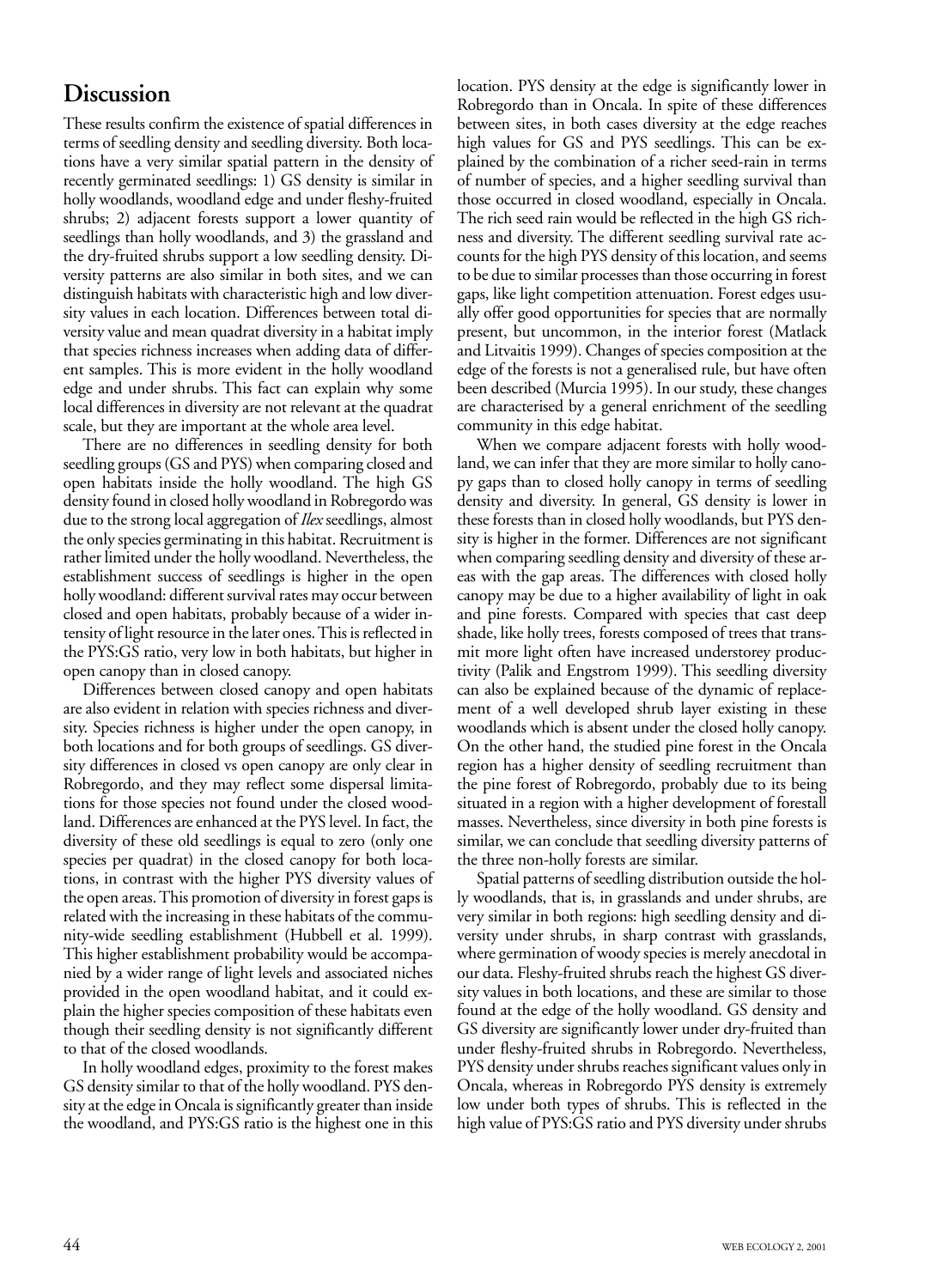in Oncala relative to Robregordo. The high PYS:GS ratio found in dry-fruited shrubs of Robregordo may be due to an exceptional aggregation of the PYS seedlings in one sampled quadrat.

Facilitation of nurse shrubs may be the clue to understanding the PYS:GS ratio under shrubs in Oncala. Fleshyfruited shrubs not only receive more seeds than adjoining grasslands (Arrieta and Suárez 1997), but also these seeds develop much faster than those arriving at the grassland (Arrieta 1999). Even though this fact has only been studied in Oncala with holly seeds, a similar phenomenon may occur with some other bird-dispersed species like *Prunus spinosa, Crataegus monogyna* and *Viburnum lantana.* This nursing effect has been demonstrated in some abandoned lands in Europe (Kollman 1995). Nevertheless, this phenomenon is not so evident in Robregordo. On one hand, higher GS diversity in fleshy-fruited shrubs compared to dry-fruited shrubs reflects a possible differential seed-rain density, probably explained by a differential utilisation of these two groups of shrubs by seed-disperser birds, that is, a post-feeding patch selection (Schupp and Fuentes 1995). On the other hand, the similar low PYS density and diversity values from these two groups of shrubs in Robregordo can be explained by the influence of external environmental factors, especially water summer stress, which seems to be restricting the possibility of woody seedling maintenance in this site.

Regional differences in seedling density (Oncala vs Robregordo) are important when analysing the generalised lower presence of PYS seedlings of any species in Robregordo, especially in habitats outside of the holly woodland, like the two groups of shrubs. Local climate, with considerable summer moisture stress, enhanced by a more sandy, water filtering substratum, could be a limiting factor for seedling survival in Robregordo. In spite of these differences, seedling diversity appears to follow a rather similar spatial pattern in both studied locations, and the results of this study are probably extrapolable to a large group of holly woodland systems of similar structure distributed all along the central mountains of Spain.

As *Ilex aquifolium* is a protected tree and is the main species of these woodlands, we can remark the following regeneration trends: 1) in Oncala *Ilex* seedlings are able to survive in almost all habitats except in grasslands, as reflected in the total number of PYS seedlings found in every habitat; recruitment success of holly seedlings in this location is higher at the edge and under shrubs; and 2) in Robregordo there is also an important amount of germinating *Ilex*, but in general the establishment and survival is lower in this location. Only the open holly woodland and the edge habitat had some holly PYS seedlings. These results indicate that the regeneration dynamics of *Ilex aquifolium* are not so different than those observed for the overall community. Even though holly is a shade-tolerant species, surviving in low light environments, it is also able to colonize environments outside the forests. What is more, young *Ilex* individuals are more common in the open holly woodlands, at the edge of the woodland and underneath other woody species. The regional difference observed in the whole seedling community, that is, the scarcity of seedlings surviving from previous years in Robregordo, is also important in holly recruitment, and would reaffirm the theory of a southern limitation of *Ilex* populations due to moisture requirements.

In the present work, we have studied the numbers of seedling, not only in forest stands, but also in different surrounding habitats. The various hypotheses raised in the introduction as possible explanations for plant diversity seem to fit well a phenomenon that occurs in all of the different microhabitats considered. Facilitation is an important process under nurse shrubs. Dispersal limitations also affect the species richness in some situations. Niche partitioning, related to the limited light resource, and intermediate disturbances, affecting to differential mortality rates, play complementary roles for diversity dynamics in most of these areas. All these theoretical approximations must be taken into account for a wide conservation strategy of these interesting holly-woodland communities.

*Acknowledgements* **–** This research was partially supported by a Ph.D. Grant of the Regional Government of Madrid. The Environmental Agency of Madrid gave us the authorisation required to work in the Robregordo field. We kindly thank all the people who helped us in the field work, and to Iris Rodriguez, José Arrieta and Sara Magalhaes for improving the English considerably. Juan Malo and Begoña Peco contributed interesting comments.

### **References**

- Arrieta, M. S. 1999. Germinación de *Ilex aquifolium* L. y sus implicaciones en la invasión de prados en una dehesa soriana. – Actas de la XXXIX Reunión científica de la Sociedad Española para el estudio de los pastos, Almería.
- Arrieta, M. S. and Suárez, F. 1997. La dispersión del acebo (*Ilex aquifolium*): distintas estrategias para un mismo objetivo. – V Jornadas de la Asociación Española de Ecología Terrestre, Córdoba.
- Blanco, E. et al. 1997. Los bosques Ibéricos. Una interpretación geobotánica. – Planeta Ed., Barcelona.
- Brokaw, N. and Busing, R. T. 2000. Niche versus chance and tree diversity in forest gaps. – Trends Ecol. Evol. 15: 183–188.
- Busing, R. T. and White, P. S. 1997. Species diversity and smallscale disturbance in an old-growth temperate fores: a consideration of gap partitioning concepts. – Oikos 78: 562–568.
- Chen, H. Y. 1997. Interspecific responses of planted seedlings to light availability in interior British Columbia: survival, growth, allometric patterns, and specific leaf area. – Can. J. For. Res. 27: 1383–1393.
- Gray, A. N. and Spies, T. A. 1996. Gap size, within-gap position and canopy structure effects on conifer seedling establishment. – J. Ecol. 84: 635–645.
- Harper, J. L. 1977. Population biology of plants. Academic Press.